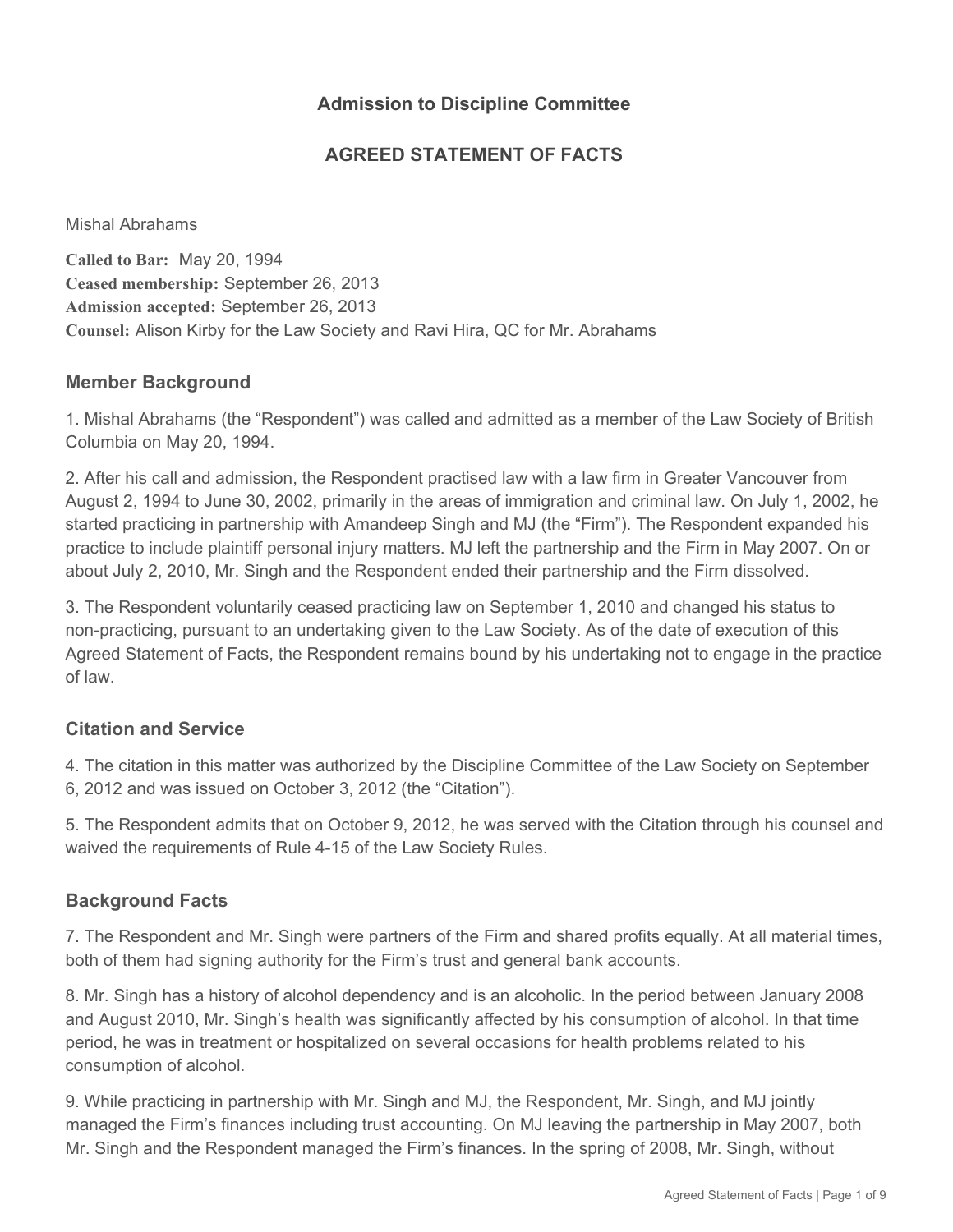informing the Respondent, absented himself from the office to seek alcohol treatment. During this unexpected absence, Mr. Singh would not respond to phone calls or emails. As a result, the Respondent was obliged to assume responsibility for the Firm's finances. Upon Mr. Singh's return and through the rest of 2008, both Mr. Singh and the Respondent shared responsibility for the Firm's finances.

10. At all material times, the Firm operated two pooled trust accounts at a Bank : Account No. 07082 1074-041 was used to process credit card payments and Account No. 0782 1069-840 was the "main" account used to hold client trust funds (the "Trust Account"). The Firm also operated a general account held at the Bank.

11. At all material times, the Respondent and Mr. Singh were signatories to the Trust Account.

12. Sometime before June 2009, the Respondent and Mr. Singh set up online electronic banking capacity with the Bank which permitted a person who had knowledge of the client card number for the Firm and the online password to transfer money online between the Firm's trust and general accounts (the "Online Banking System"). Transfers using the Online Banking System could be made from any computer. Only the Respondent and Mr. Singh knew the password for the Online Banking System. The Firm's client card was usually kept in the Firm's safe, where all staff had access to it.

13. The Respondent used the Online Banking System to make transfers from the Trust Account which are described below.

# **Investigation Under Rule 4-43**

14. In June 2010, Mr. Singh reported, through his counsel, that he had concerns that the Respondent had wrongfully converted client trust funds held by the Firm.

15. On June 29, 2010, Mr. Singh removed himself as a signatory on the Firm's general and trust accounts. On the same date, he requested the Respondent also remove himself as signatory and notified him that he had reported the trust withdrawals to the Law Society. In a letter dated June 29, 2010 to the Respondent Mr. Singh's counsel wrote:

We are advising Amandeep Singh with respect to concerns he has concerning the improper use of trust funds at Singh Abrahams. The matter has been reported to the Law Society, who will no doubt conduct their own investigation. In the meantime, we ask that you not engage in any further transactions involving Singh Abrahams' trust or general accounts and immediately remove yourself as signatory on the trust account.

16. Also on June 29, 2010, the Chair of the Discipline Committee ordered an investigation under Rule 4-43 of the books, records and accounts of the Respondent, Mr. Singh, and the Firm (the "Investigation"). It was served on the Respondent on June 30, 2010.

17. Daniel S. Barbour, a Chartered Accountant and CA-designated specialist in Investigative and Forensic Accounting, was designated by the Executive Director to conduct the Investigation. He is qualified to give expert opinion evidence with respect to forensic accounting in general and compliance with Part 3, Division 7 of the Law Society Rules in particular.

18. As a result of Mr. Singh's report to the Law Society and Mr. Barbour's preliminary findings that approximately \$146,000 was improperly removed from trust, the Law Society sought information and explanations from the Respondent. The Respondent cooperated with the Law Society and made admissions of misconduct. A letter from his counsel dated August 20, 2010 contained the following admission by the Respondent: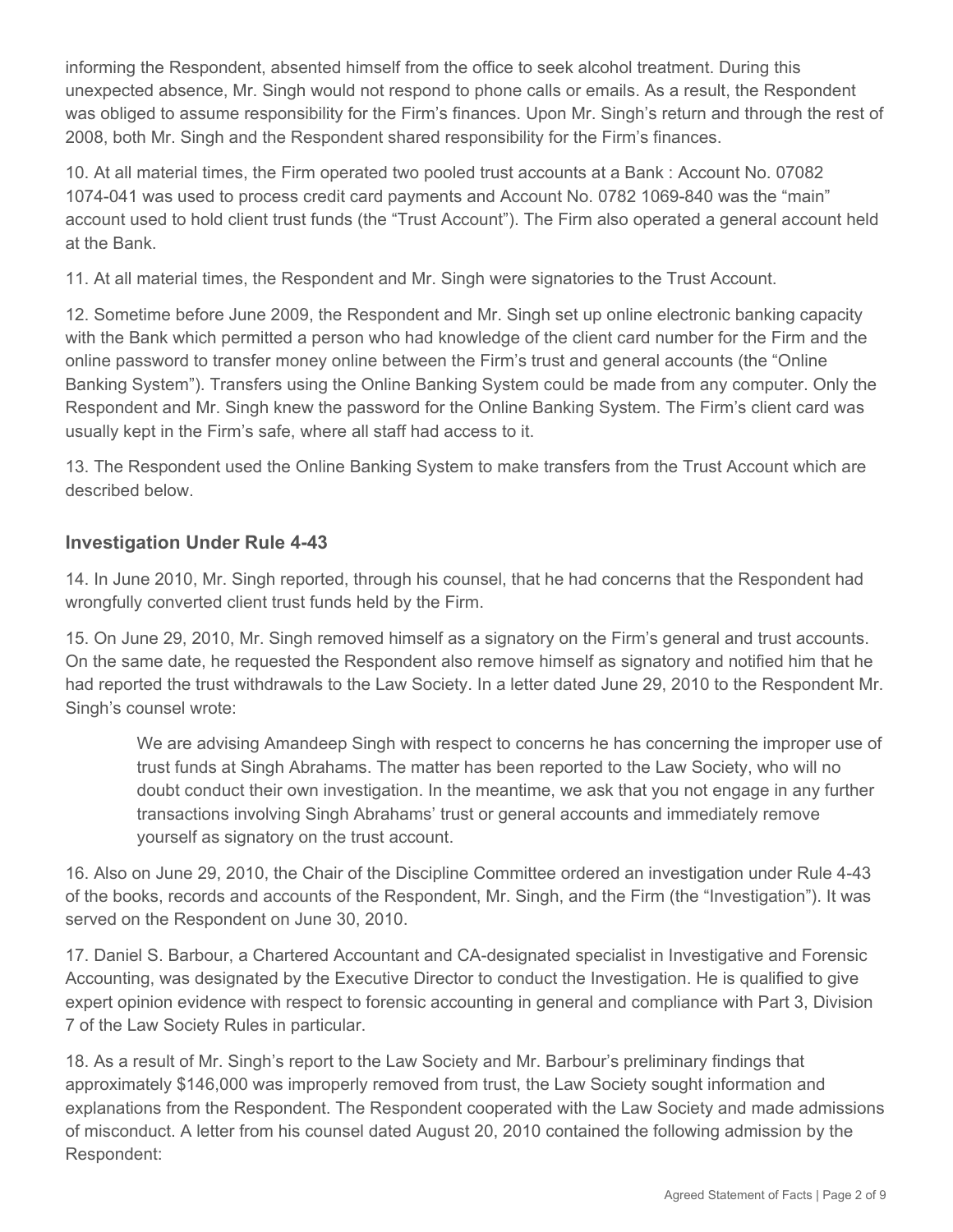Mr. Abrahams has misconducted himself. Between June 2009 and June 2010, Mr. Abrahams made improper withdrawals from the firm trust account. Generally, the withdrawals were made to cover ongoing firm or business expenses, taxes and draws. Fortunately, the trust account has been restored and there is no shortfall. In addition, Mr. Abrahams is no longer a signatory to any trust account.

The letter enclosed a listing of the improper withdrawals from trust prepared by the Respondent and copies of bank documents. The listing provided by the Respondent was consistent with Mr. Barbour's ultimate findings with a few exceptions.

19. On September 1, 2010, the Respondent voluntarily provided a written undertaking to the Law Society to cease practice until January 31, 2011 (the "Undertaking"). In accordance with the Undertaking, the Respondent changed his status to non-practicing effective September 4, 2010. He subsequently extended his Undertaking a number of times and the Undertaking is currently in full force and effect until the Respondent is released from it by the Discipline Committee or final resolution of the Citation, whichever occurs first.

20. On October 5, 2010, the Respondent was interviewed by Law Society staff.

21. On April 29, 2011, Mr. Barbour issued a report of his findings, which he subsequently amended on June 20, 2011 (the "Investigation Report").

22. Mr. Barbour's findings contained in the Investigation Report are admitted and include the following:

a. On 86 occasions between June 8, 2009 to June 16, 2010, a total of \$144,662 of client trust funds were improperly withdrawn (\$143,662 from the main Trust Account and \$1,000 from the second trust account) using the Online Banking System and the funds deposited to the Firm's general account (the "Online Transfers").

b. The Online Transfers were made remotely by computer using the account number from the Firm's bank client card and a password.

c. The dollar amounts of these Online Transfers ranged from \$100 to \$5,000.

d. None of these Online Transfers were properly made for the payment of fees and none was authorized by a client. None of the Online Transfers was recorded as required by Division 7 of Part 3 of the Law Society Rules. No documentation was printed or maintained in respect of these Online Transfers as required by the Rules.

e. There was a continual trust shortage of a varying amount of the Firm's trust obligations from June 30, 2009 to February 28, 2010, which means that at all times during that period the Firm did not have sufficient funds in the Trust Account to meet its obligations with respect to funds held in trust for its clients. In the months November 2009, December 2009 and January 2010, the Trust Account was also in an actual overdraft position and trust cheques were issued when there were insufficient funds in the Trust Account to honour the cheques.

f. There was a pattern of Online Transfers being made when the overdraft of the Firm's general account neared its limit of \$150,000.

g. Of the funds obtained from the Online Transfers, \$91,309 was used to pay operating expenses of the Firm, \$50,266 was paid to the Respondent as a draw or expenses, and \$3,087 was paid to the Mr. Singh as a draw or expenses.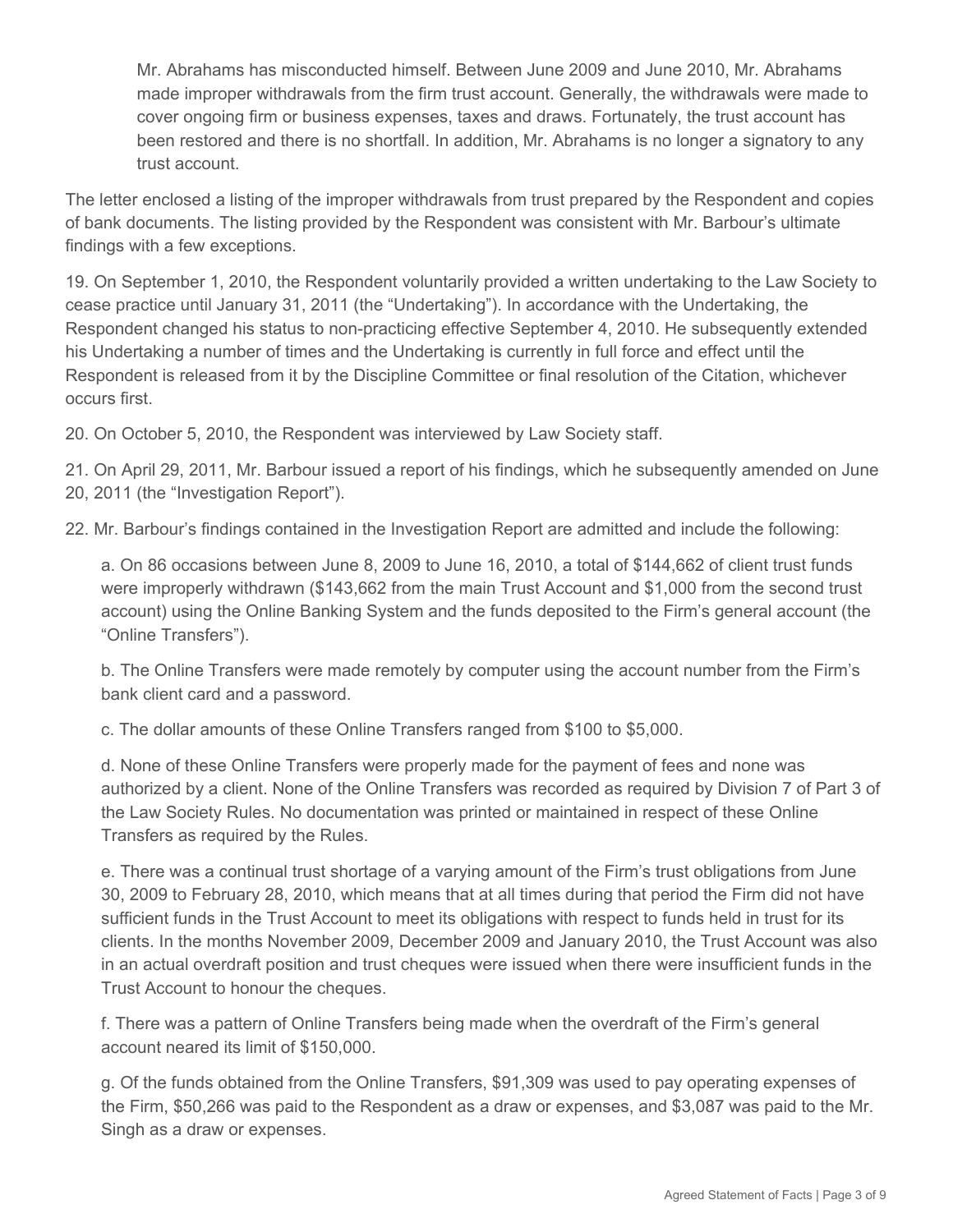h. The trust shortages resulting from the Online Transfers were not repaid in full until July 2, 2010 . The first repayment was on February 26, 2010.

23. After Mr. Barbour issued the Investigation Report, the Law Society wrote to Respondent's counsel on September 22, 2011 requesting responses to a series of questions related to the Report. The Respondent provided responses in a letter dated November 8, 201l. The letters are at Tabs 9 and 10, respectively, and admitted to prove what statements were made by the Respondent.

# **Allegation #1: Misappropriation of Client Trust Funds**

24. In June 2009, the Respondent started a pattern of improperly withdrawing client trust funds from trust using the Online Banking System which he continued for approximately one year.

25. From June 8, 2009 to June 16, 2010, the Respondent withdrew a total of \$137,100 by making the Online Transfers identified in Tab 6 of the Investigation Report (except the three transfers made from trust #840 on March 1, 2010, March 3, 2010 and April 26, 2010 and the one transfer made from trust #041).

26. The Respondent used the funds improperly withdrawn from trust to pay draws to himself and to Mr. Singh and to pay some of the Firm's operating expenses but he did not pay all of his staff the compensation that they were entitled to during this time period.

27. The Respondent began repaying funds improperly taken from trust on February 26, 2010 and repaid all of the funds by July 2, 2010. The repayments are detailed in Tab 10 of the Investigation Report.

28. The Respondent withdrew client trust funds by making the Online Transfers when he knew that:

- a. neither he nor the Firm was entitled to the funds,
- b. he was not authorized to remove funds from trust,
- c. his conduct was contrary to Law Society Rules respecting trust accounting, and
- d. his conduct was contrary to his ethical obligations as a member of the Law Society.

29. The Respondent admits that on the following 85 occasions from June 24, 2009 to June 16, 2010, he misappropriated a total of \$135,100 from funds held in trust for clients of the Firm by improperly withdrawing the funds using the Online Banking System then using those trust funds to pay practice debts of the firm and for his own benefit, and that his conduct constitutes professional misconduct:

- 1.1. [not admitted],
- 1.2. \$2,100 on June 24, 2009,
- 1.3. \$2,300 on June 29, 2009,
- 1.4. \$2,000 on June 30, 2009,
- 1.5. \$2,400 on July 2, 2009,
- 1.6. \$700 on July 15, 2009,
- 1.7. \$1,300 on July 17, 2009,
- 1.8. \$800 on July 29, 2009,
- 1.9. \$2,400 on August 5, 2009,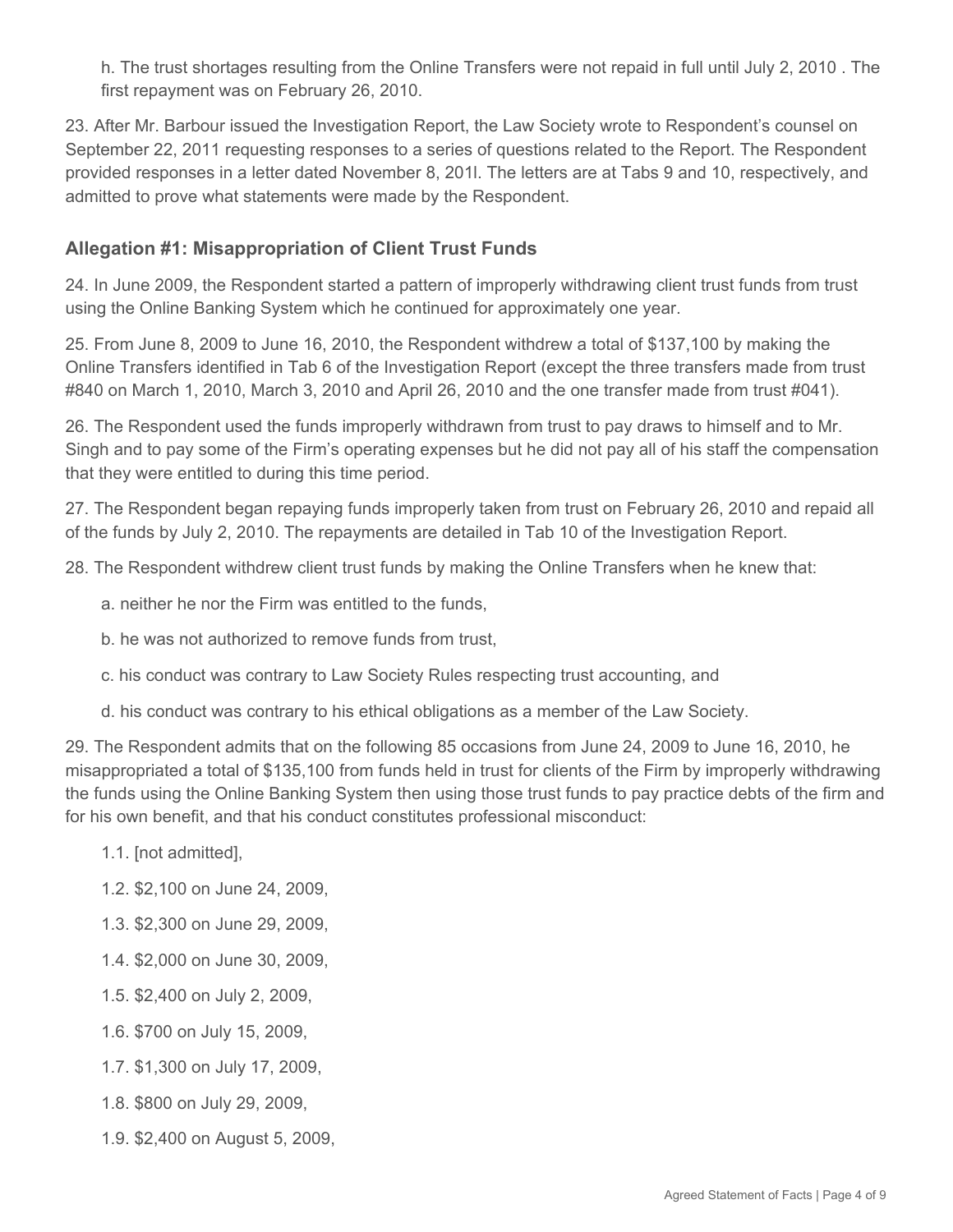- 1.10. \$1,200 on August 6, 2009,
- 1.11. \$2,000 on August 11, 2009,
- 1.12. \$1,500 on August 18, 2009,
- 1.13. \$400 on August 19, 2009,
- 1.14. \$1,500 on August 27, 2009,
- 1.15. \$2,000 on August 31, 2009,
- 1.16. \$1,500 on September 2, 2009,
- 1.17. \$1,500 on September 4, 2009,
- 1.18. \$1,000 on September 11, 2009,
- 1.19. \$500 on September 11, 2009,
- 1.20. \$1,100 on September 14, 2009,
- 1.21. \$2,000 on September 15, 2009,
- 1.22. \$2,000 on September 16, 2009,
- 1.23. \$1,800 on September 17, 2009,
- 1.24. \$2,000 on September 18, 2009,
- 1.25. \$1,000 on September 21, 2009,
- 1.26. \$2,200 on September 22, 2009,
- 1.27. \$2,000 on September 28, 2009,
- 1.28. \$1,000 on September 29, 2009,
- 1.29. \$2,000 on September 30, 2009,
- 1.30. \$2,300 on October 1, 2009,
- 1.31. \$500 on October 2, 2009,
- 1.32. \$3,500 on October 5, 2009,
- 1.33. \$2,000 on October 6, 2009,
- 1.34. \$1,600 on October 13, 2009,
- 1.35. \$2,200 on October 14, 2009,
- 1.36. \$2,200 on October 14, 2009,
- 1.37. \$2,100 on October 15, 2009,
- 1.38. \$1,000 on October 16, 2009,
- 1.39. \$2,000 on October 23, 2009,
- 1.40. \$500 on October 29, 2009,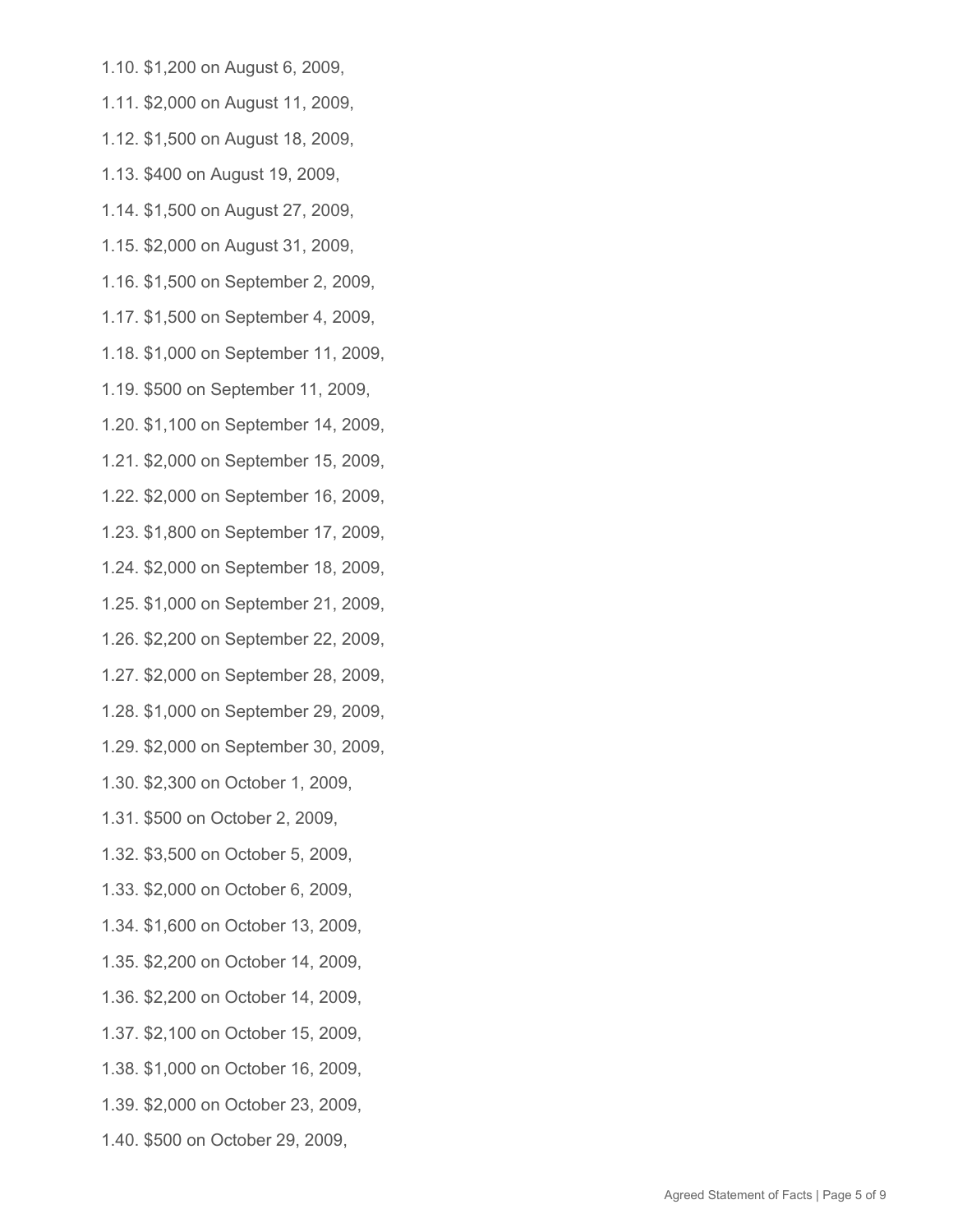- 1.41. \$800 on November 9, 2009,
- 1.42. \$1,000 on November 10, 2009,
- 1.43. \$2,400 on November 16, 2009,
- 1.44. \$2,000 on November 23, 2009,
- 1.45. \$1,500 on November 23, 2009,
- 1.46. \$3,200 on November 24, 2009,
- 1.47. \$2,400 on November 27, 2009,
- 1.48. \$2,400 on November 30, 2009,
- 1.49. \$1,300 on November 30, 2009,
- 1.50. \$3,300 on December 1, 2009,
- 1.51. \$1,000 on December 2, 2009,
- 1.52. \$1,500 on December 3, 2009,
- 1.53. \$1,000 on December 8, 2009,
- 1.54. \$2,200 on December 15, 2009,
- 1.55. \$2,400 on December 15, 2009,
- 1.56. \$1,500 on December 16, 2009,
- 1.57. \$500 on December 18, 2009,
- 1.58. \$1,000 on December 21, 2009,
- 1.59. \$1,500 on January 12, 2010,
- 1.60. \$1,800 on January 14, 2010,
- 1.61. \$1,500 on January 15, 2010,
- 1.62. \$1,600 on January 18, 2010,
- 1.63. \$1,800 on January 19, 2010,
- 1.64. \$100 on January 20, 2010,
- 1.65. \$2,000 on January 29, 2010,
- 1.66. \$1,500 on February 1, 2010,
- 1.67. \$500 on February 1, 2010,
- 1.68. \$3,500 on February 2, 2010,
- 1.69. \$3,700 on February 3, 2010,
- 1.70. \$500 on March 15, 2010,
- 1.71. \$1,000 on March 19, 2010,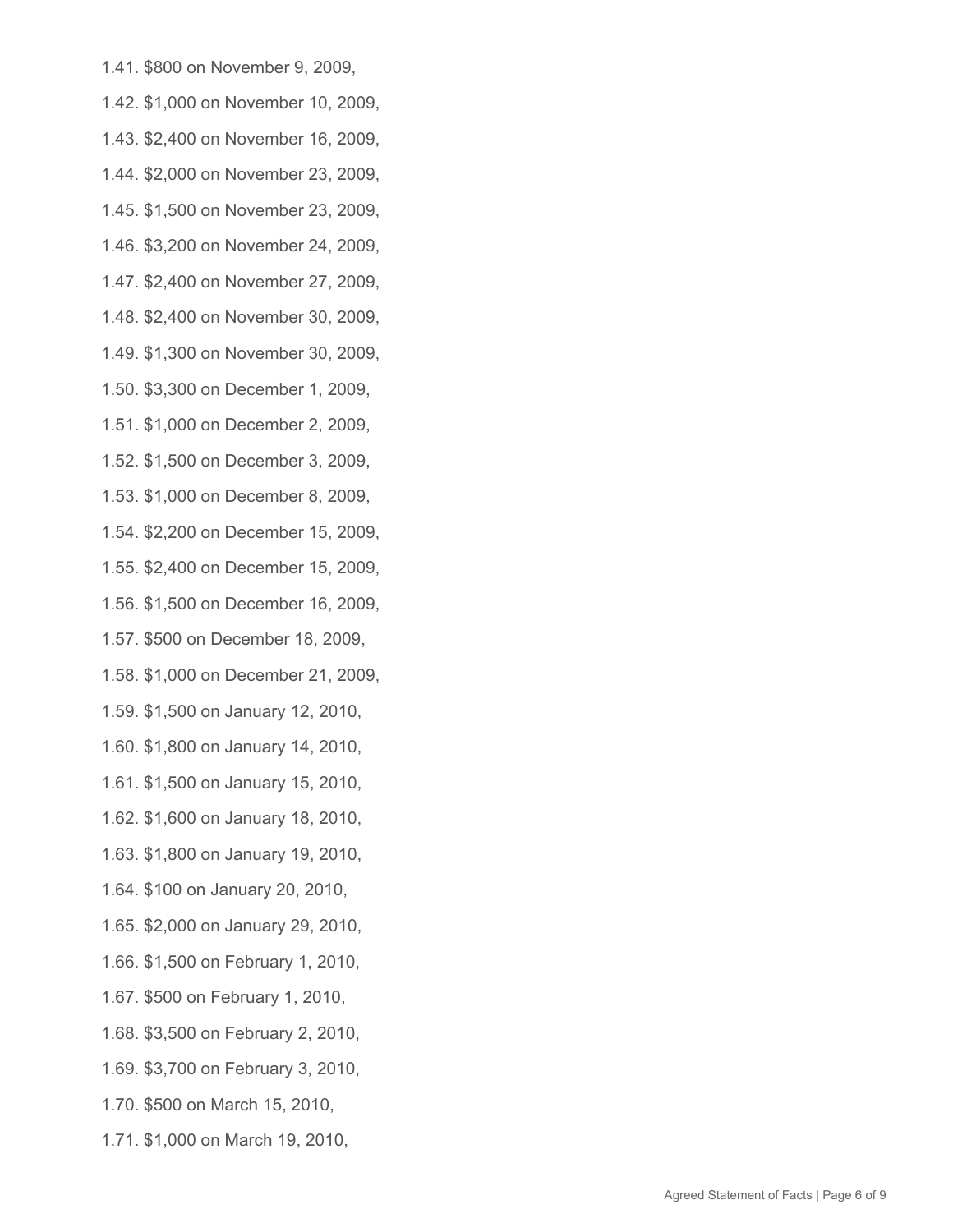1.72. \$400 on March 19, 2010,

1.73. \$1,000 on March 25, 2010,

1.74. \$800 on March 31, 2010,

1.75. \$700 on April 14, 2010,

1.76. \$2,000 on May 7, 2010,

1.77. \$1,900 on May 10, 2010,

1.78. \$1,500 on May 11, 2010

1.79. \$1,400 on May 18, 2010,

1.80. \$1,100 on May 19, 2010,

1.81. \$1,500 on May 25, 2010,

1.82. \$700 on May 28, 2010,

1.83. \$1,000 on June 3, 2010,

1.84. \$1,800 on June 14, 2010,

1.85. \$2,300 on June 15, 2010, and

1.86. \$500 on June 16, 2010.

### **Allegations #2 and 3: Conduct related to Loan from clients KB and AB**

30. In the summer of 2009, KB retained Mr. Singh to represent him in connection with the suspension of his driver's licence (the "Matter"). In due course, KB was represented by the Respondent. KB and his wife, AB, had previously retained the Firm in connection with immigration matters.

31. At all material times, the Matter was ongoing and had not been resolved.

32. In or around October or November 2009, the Respondent and Mr. Singh knew that the Bank would no longer permit the Firm's line of credit on the general account to exceed its maximum of \$150,000 and it would "bounce" cheques written on the general account if there were insufficient funds.

33. In or around mid-December 2009, Mr. Singh spoke with KB and told KB that he and the Respondent needed to borrow \$20,000 on a short term basis and he was looking for a private lending arrangement. KB agreed to lend them \$20,000 (the "Loan"). The Respondent was aware of and approved of the Loan agreement.

34. Mr. Singh prepared a promissory note in respect of the Loan. The promissory note was for the principal amount of \$20,000 payable on February 28, 2010 and was signed by the Respondent and Mr. Singh. It made no reference to interest but the Respondent and Mr. Singh agreed to pay interest at the rate of 10% per annum.

35. On December 29, 2009, Mr. Singh was out of town and the Respondent asked Mr. T to go to the home of KB and AB and pick up the cheque for the Loan, which he did. After the loan was made, the Respondent learnt that KB and AB had borrowed the funds for the Loan. The cheque was drawn on their personal line of credit.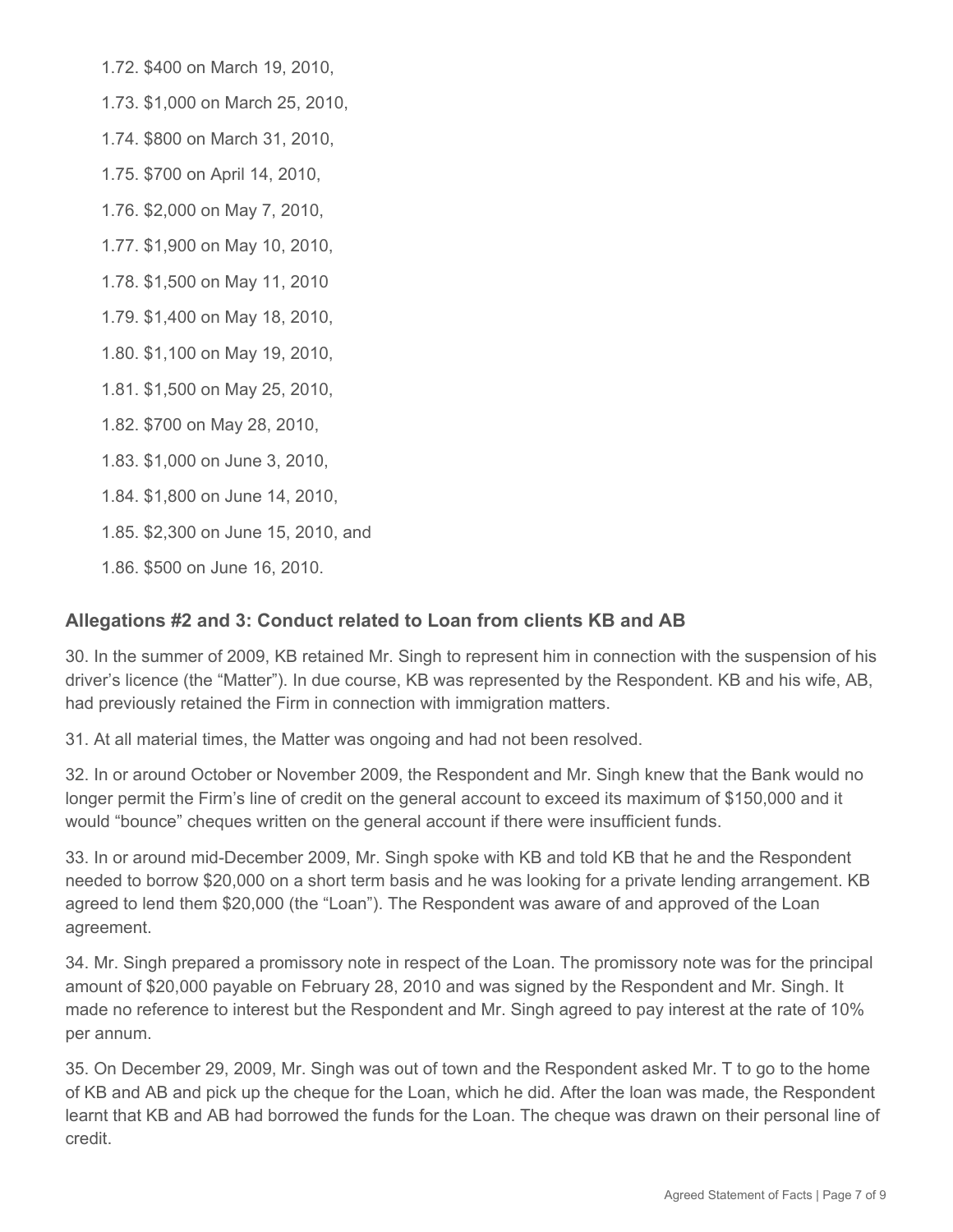36. The Respondent did not advise KB or AB that he was not protecting their interests in December 2009 when they entered into the Loan, or at any time thereafter. Further, he did not recommend at any time that they obtain independent legal advice.

37. The Loan proceeds were deposited to the Firm's general account and used to pay operating expenses.

38. When the Loan was repayable at the end of February 2010, the Respondent, Mr. Singh and the Firm had insufficient funds to repay it. Mr. Singh spoke with KB and told him that they needed the Loan proceeds for another two months and proposed that he pay the accrued interest only and the Loan be extended. KB agreed to an extension of one month to March 28, 2010. The Respondent was aware of and approved of the extension.

39. Mr. Singh prepared and signed another promissory note in respect of the Loan, payable on March 28, 2010 at an interest rate of 10% per annum. The promissory note is dated March 2, 2010. At this time, Mr. Singh also paid interest of \$600 to KB.

40. On or about March 24, 2010, AB by email asked Mr. Singh to repay the Loan in full on March 28, 2010. This email was forwarded to the Respondent.

41. On March 28, 2010, the Respondent, Mr. Singh and the Firm had insufficient funds to repay the Loan.

42. AB called the Firm many times to speak with Mr. Singh or the Respondent about repayment of the Loan, but she was unable to speak with either of them and her phone calls were not returned. She also sent a number of emails to Mr. Singh and the Respondent, including emails between March 25, 2010 and April 10, 2010, only some of which were replied to by Mr. Singh.

43. On April 13, 2010, Mr. Singh provided to AB three cheques payable from the Firm's general account as follows:

a. cheque #3485 dated April 13, 2010 in the amount of \$300, for interest accrued on the Loan in March 2010;

b. cheque #3486 dated April 23, 2010 in the amount of \$5,000, as partial repayment of the principal amount of the Loan; and

c. cheque #3487 dated May 21, 2010 in the amount of \$5,000, as partial repayment of the principal amount of the Loan.

44. On April 23, 2010, AB negotiated cheque #3486 in the amount of \$5,000; it was returned due to insufficient funds.

45. On April 26, 2010, the Respondent deposited \$35,000 to the Firm's general account, then transferred the funds to the Trust Account as part of his repayment of trust funds he had wrongfully withdrawn. Mr. Singh understood from discussions with the Respondent that \$5,000 of these funds were to be used to partially repay the Loan by replacing cheque #3486.

46. On April 30, 2010, Mr. Singh withdrew \$5,000 from the Trust Account by purchase of a bank draft. He delivered the bank draft to AB.

47. AB ultimately retained another lawyer, BS, to assist her in obtaining repayment of the Loan balance. BS contacted the Respondent on or about May 25, 2010 and shortly thereafter, the Respondent borrowed funds from his brother to repay the loan. AB received a bank draft on June 4, 2010 in the amount of \$15,640 for the balance owing on the principal amount of the Loan plus interest.

48. After receiving payment, AB made a complaint to the Law Society. Law Society staff wrote to